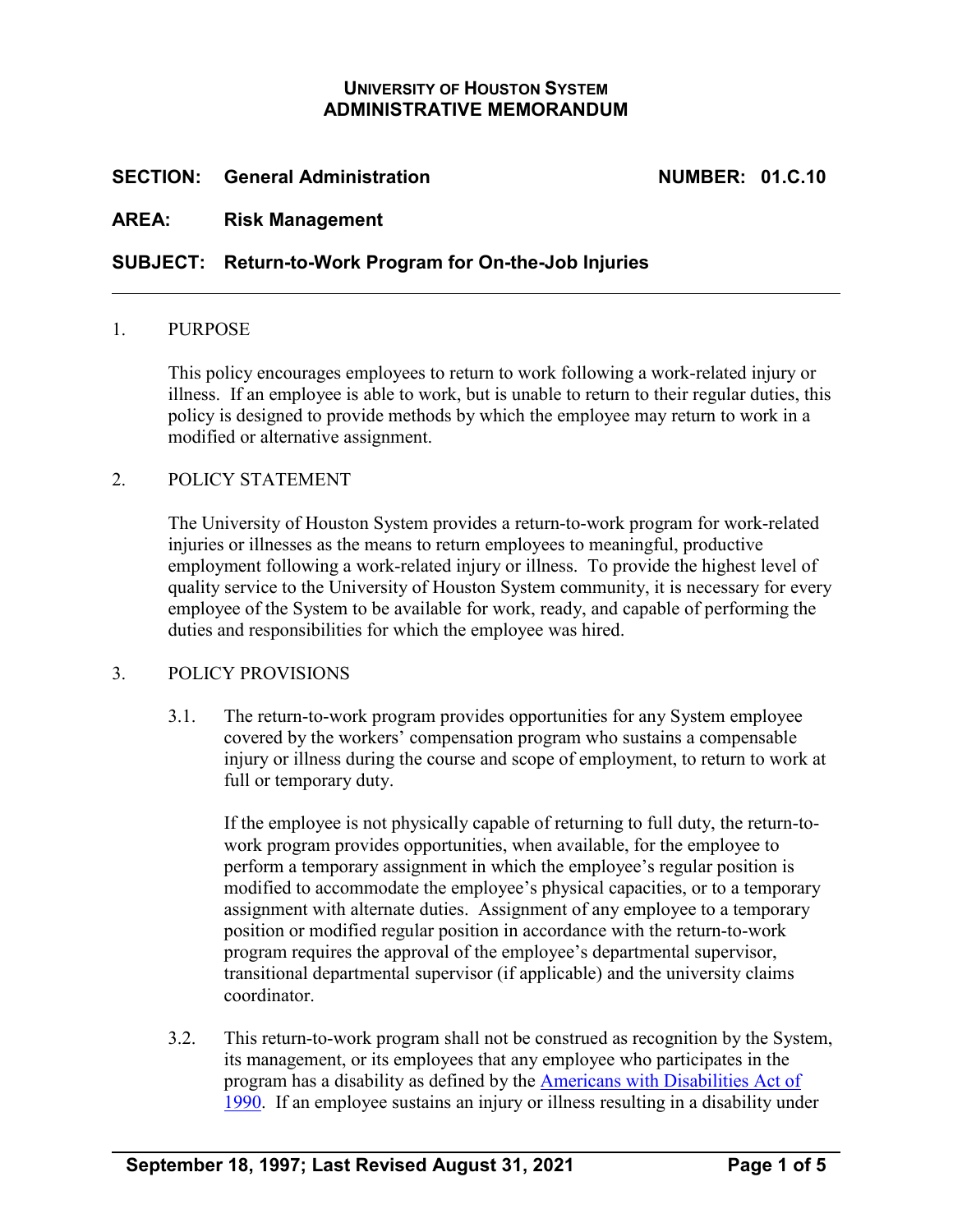the Americans with Disabilities Act, it is the employee's responsibility to inform their supervisor or a person in a responsible management position when a disability under the Americans with Disabilities Act exists, and that a reasonable accommodation is necessary to perform the essential functions of their job.

- 3.3. Each university will develop specific procedures to guide employees regarding the return-to-work program. Procedures will address applications for return-towork documentation requirements, review, and approval guidelines for applicable administrators. Each university's procedures will include, at a minimum, review and approval by the university's human resources department in consultation with the university risk manager or designee.
- 3.4. Each university will designate a return-to-work coordinator. It may be advantageous for the return-to-work coordinator to also perform the duties of the worker's compensation claims coordinator.
- 3.5. The System complies with the [Americans with Disabilities Act of 1990,](http://www.ada.gov/pubs/ada.htm) which prohibits discrimination against qualified individuals with disabilities. Nothing in this policy shall be used as the basis for illegal discrimination against any individual or group.
- 3.6. The System complies with the [Family and Medical Leave Act \(FMLA\) of 1993.](http://www.dol.gov/whd/regs/statutes/fmla.htm) The System policy on FMLA is detailed in System Administrative Memorandum [02.D.06.](https://uhsystem.edu/compliance-ethics/_docs/sam/02/2d6.pdf)
- 3.7. It is a violation of the return-to-work policy, procedures, and state or federal law for any employee, supervisor, or manager of the System to discharge or in any other manner discriminate against an employee of this agency because the employee:
	- Files a workers' compensation claim in good faith;
	- Hires a lawyer to represent the employee in a workers' compensation claim;
	- Institutes or causes to be instituted in good faith a proceeding under the [Texas Workers' Compensation Act;](https://www.tdi.texas.gov/wc/act/index.html) or
	- Testifies or is about to testify in a proceeding under the Texas Workers' [Compensation Act.](https://www.tdi.texas.gov/wc/act/index.html)

# 4. TEMPORARY ASSIGNMENTS

4.1. If an employee is unable to return to regular duties, the employee or university may request a temporary assignment. Performance of a temporary job assignment is intended to return an injured employee to work at less than their full duties when a compensable injury or serious medical condition prevents the employee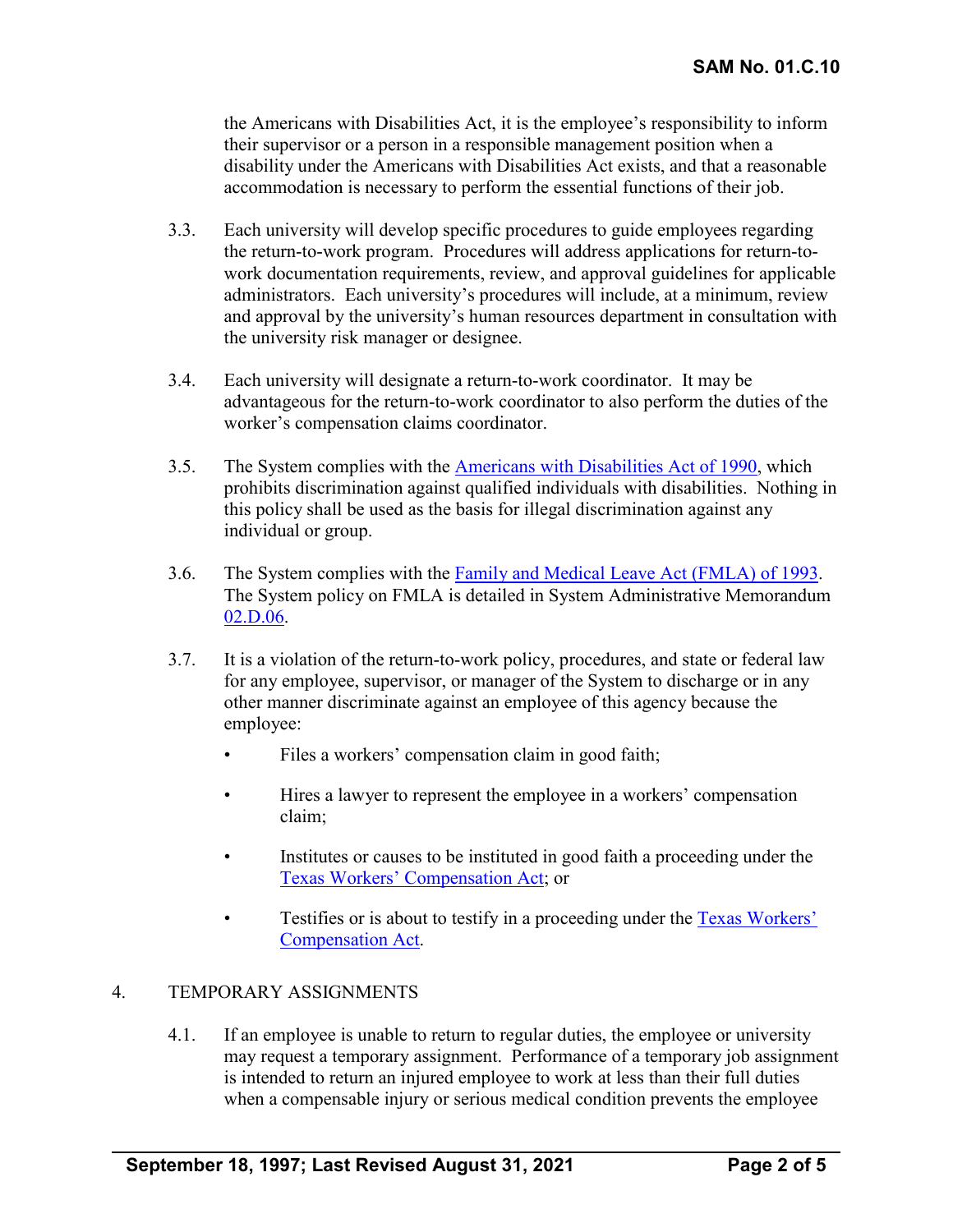from working full duty. Two types of temporary assignments are modified duty and alternate duty.

- 4.2. The university will consider the employee's return-to-work in a temporary assignment according to the following criteria:
	- 4.2.1. Modified Duty: Performance of all of the essential functions, but only a portion of the non-essential functions and tasks of the regular job duties for which the employee is employed. Modified duty allows the employee to return to current employment in their regular job, and perform those duties and tasks that are within the capabilities of the employee, given the restrictions to duty imposed by the health care provider. Modified duty is a temporary arrangement until the injured employee can resume full duty.
	- 4.2.2. Alternate Duty: Performance of the essential functions of a job or position other than the position for which the employee is employed. Alternate duty allows the employee to temporarily perform other duties and tasks that are within the restrictions to duty imposed by the health care provider. Such alternate duty may be physically located in the same department or in some other department. Alternate duty is a temporary arrangement until the injured employee can resume the full activities of his/her regular job.
- 4.3. The modified and alternate duty assignments are available for six months only. Once the employee's health care provider certifies that the employee can return to work, the supervisor must adhere to the employee's medical/work restrictions.
- 4.4. Supervisors/managers are responsible for providing the return-to-work coordinator with a copy of the employee's position description, which should indicate the physical requirements and the essential and non-essential functions of the position.
- 4.5. An employee who returns to work in a temporary assignment may be assigned to another work site within the university, depending upon the availability of vacant positions or the limitations or abilities of the employee.
- 4.6. An employee will not be placed into a temporary assignment/position if such assignment would displace another current employee.
- 4.7. An employee in a temporary assignment is responsible for providing periodic reports from his/her health care provider during the period of the temporary assignment.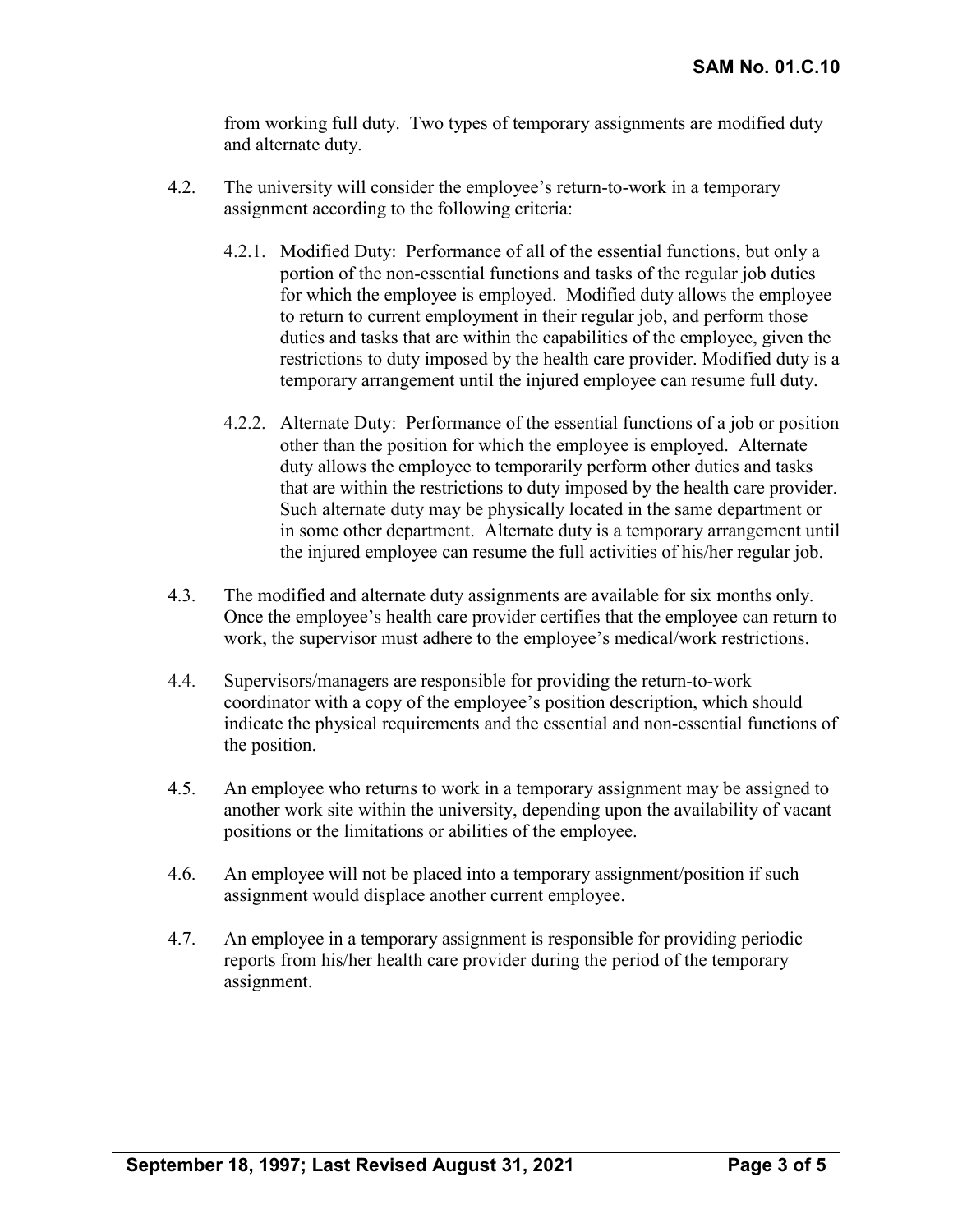# 5. BONA FIDE OFFER OF EMPLOYMENT

- 5.1. Assignment to any of the types of positions described in Section 4 will be documented in a "bona fide offer of employment" letter to the employee. The bona fide offer of employment letter shall include the following information:
	- The type of position offered and the specific duties.
	- A statement that the agency is aware of and will abide by any physical limitations under which the health care provider has authorized the employee to return to work.
	- Description of the maximum physical job requirements.
	- The wage rate of the job.
	- The assignment location.
	- The expected assignment duration.
	- That training will be provided, if necessary, for the position being offered.
	- The consequences of not accepting the assignment, in terms of duration and any income benefits payable under the [Texas Workers' Compensation](https://www.tdi.texas.gov/wc/act/index.html)  [Act,](https://www.tdi.texas.gov/wc/act/index.html) and any other relevant leave provisions. The letter is to state that the university cannot guarantee that a position will be available should the employee fail to accept the assignment.
	- The contact person if the employee has questions regarding the assignment, job modifications, or other relevant leave provisions.
- 5.2. The employee may accept or reject this bona fide offer of employment. The employee should be informed that rejection of the bona fide offer of employment will result in workers' compensation temporary income benefits (if applicable) being stopped or reduced by the State Office of Risk Management who administers the workers' compensation program. If the employee accepts the bona fide offer of employment, then the employee shall perform the duties of the position for the term of the assignment or until the employee is able to return to full duty, whichever is sooner in the case of a temporary assignment. If the employee rejects the bona fide offer of employment, then the employee remains off work until the end of any approved leave period or until the employee is certified by the health care provider to return to full duty.
- 5.3. In the case of a temporary assignment, if the employee is unable to return to full duty by the end of the assignment period and/or by the end of the employee's approved leave period, then the employee's continued employment with the university shall be considered based upon the business necessity of filling the employee's position and all applicable laws.